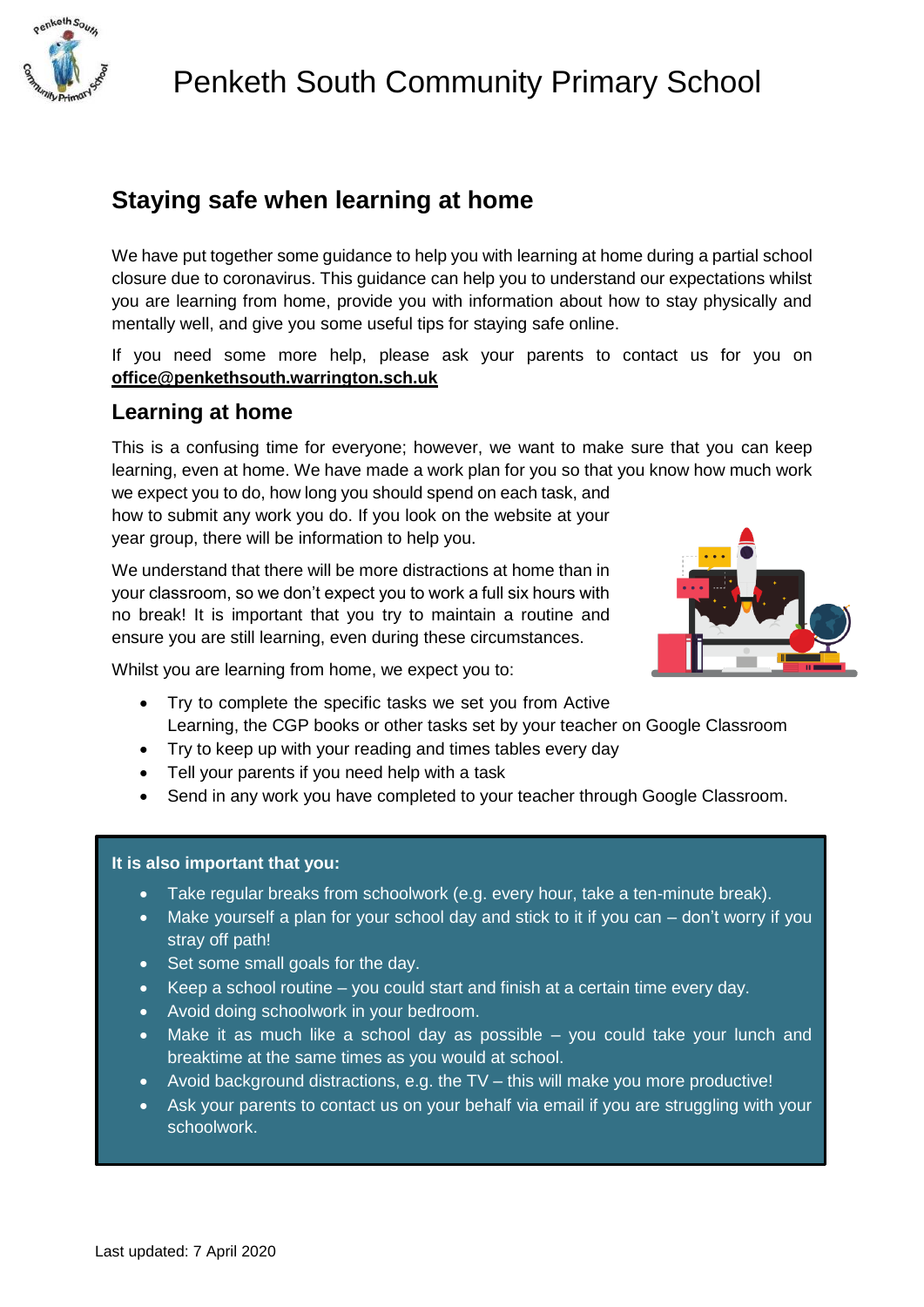### **How to stay physically well**

To ensure you protect your health whilst you are learning at home, you should always follow the advice from the government. That means listening to social distancing advice (e.g. not meeting friends or leaving the house unnecessarily) and taking the following actions:

- $\checkmark$  Washing your hands with soap and water often for at least 20 seconds (the time it takes to sing happy birthday twice!)
- $\checkmark$  Using hand sanitiser gel if soap and water are not available
- $\checkmark$  Washing your hands as soon as you get home (if you've been out)
- $\checkmark$  Covering your mouth and nose with a tissue or your sleeve (not your hands) when you cough or sneeze
- $\checkmark$  Putting used tissues in the bin immediately and wash your hands afterwards
- $\checkmark$  Telling your parents if you feel poorly, even if your symptoms are mild
- $\checkmark$  Resting and drinking lots of water if you feel poorly

You should not:

**x** Touch your eyes, nose or mouth if your hands are not clean.

#### **How to stay mentally well**

Whilst it is important to make sure you look after your physical health, it is just as important that you look after your mental wellbeing too. You must ensure you look after your wellbeing while you are at home. To make sure you are staying mentally well, try some of these ideas:

- Get into a routine you could make sure you wake up and go to bed at the same time each day
- Set yourself some achievable tasks you could try a new recipe you've been wanting to try for ages!
- Talk regularly with your friends or extended family you should always talk with your parents about how to set this up
- Stay active try getting out for a walk every day with your family or doing PE with Joe Wicks! [\(https://www.youtube.com/channel/UCAxW1XT0iEJo0TYlRfn6rYQ\)](https://www.youtube.com/channel/UCAxW1XT0iEJo0TYlRfn6rYQ)
- Eat normally make sure you have three meals a day at regular times
- Try practising breathing techniques the charity Mind has lots of helpful information here: [https://www.mind.org.uk/information-support/tips-for-everyday](https://www.mind.org.uk/information-support/tips-for-everyday-living/relaxation/relaxation-exercises/)[living/relaxation/relaxation-exercises/](https://www.mind.org.uk/information-support/tips-for-everyday-living/relaxation/relaxation-exercises/)